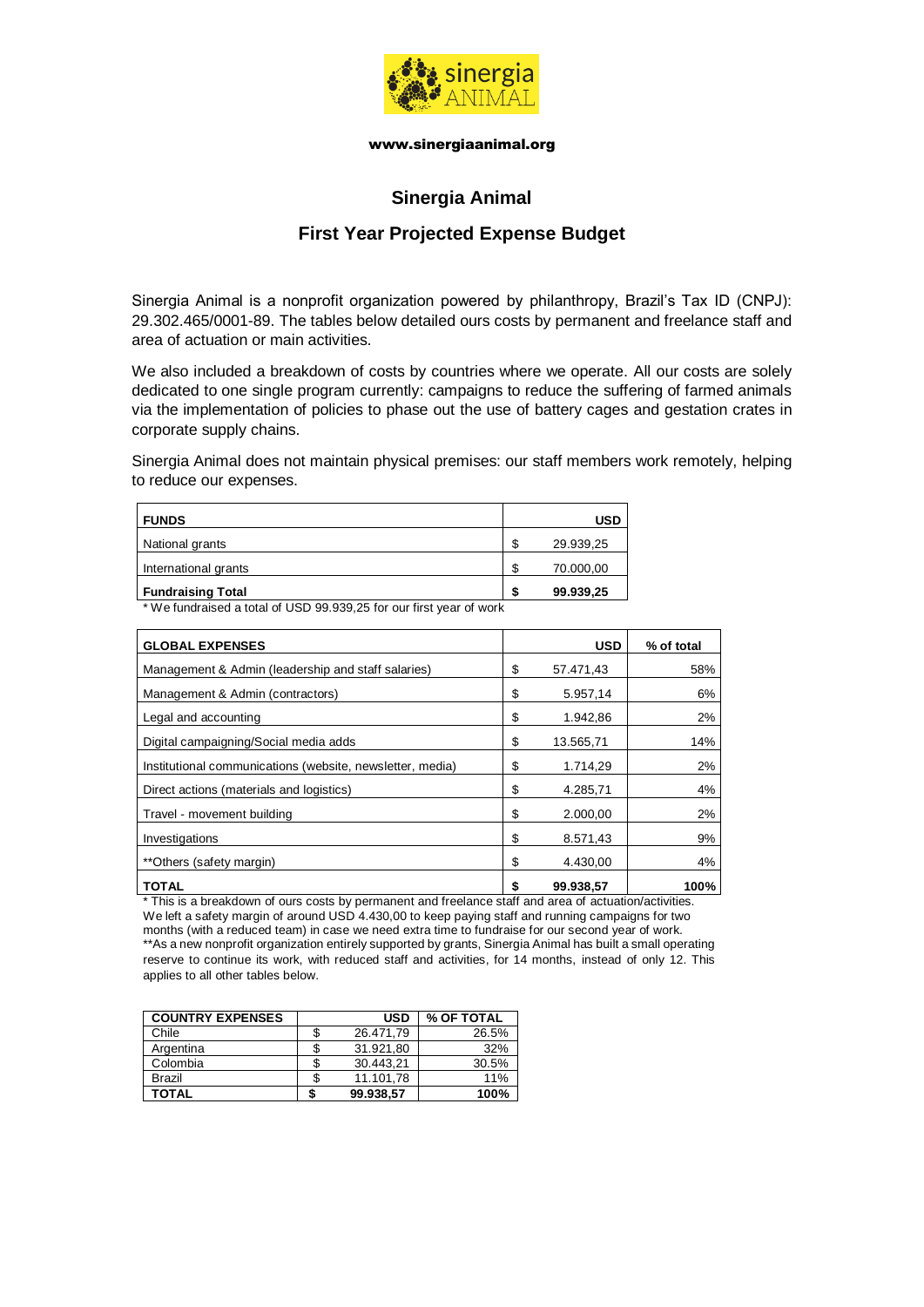

| <b>CHILEAN EXPENSES</b>                            | <b>USD</b>      | % OF TOTAL |
|----------------------------------------------------|-----------------|------------|
| Management & Admin (leadership and staff salaries) | \$<br>17.000,00 | 64%        |
| Management & Admin (contractors)                   | \$<br>1.750.00  | 6.6%       |
| Legal and accounting                               | \$<br>485,72    | 1.8%       |
| Digital campaigning/Social media adds              | \$<br>4.000.00  | 15%        |
| Institutional comms (website, newsletter, media)   | \$<br>428,57    | 1.6%       |
| Direct actions (materials and logistics)           | \$<br>1.500,00  | 5.6%       |
| Travel - movement building                         | \$<br>200.00    | 0.8%       |
| Investigations                                     | \$              |            |
| Others (safety margin)                             | \$<br>1.107,50  | 4%         |
| <b>TOTAL</b>                                       | \$<br>26.471.79 | 100%       |

\* Our activities in Chile represent 26% of our overall costs. This is lower than Argentina and Colombia because our team in Chile was very experienced at movement building and did not require any international travel. In addition to that, Chile was not considered a priority for an investigation this first year.

| <b>ARGENTINEAN EXPENSES</b>                        | <b>USD</b>      | % OF TOTAL |
|----------------------------------------------------|-----------------|------------|
| Management & Admin (leadership and staff salaries) | \$<br>17.000.00 | 53.2%      |
| Management & Admin (contractors)                   | \$<br>1.750,00  | 5.4%       |
| Legal and accounting                               | \$<br>485.71    | $2\%$      |
| Digital campaigning/Social media adds              | \$<br>4.000.00  | 13%        |
| Institutional comms (website, newsletter, media)   | \$<br>428,57    | 1%         |
| Direct actions (materials and logistics)           | \$<br>1.500,00  | 5%         |
| Travel - movement building                         | \$<br>1.364.30  | 4%         |
| Investigations                                     | \$<br>4.285.71  | 13.4%      |
| Others (safety margin)                             | \$<br>1.107,50  | 3%         |
| <b>TOTAL</b>                                       | \$<br>31.921.79 | 100%       |

\* Our activities in Argentina represent 32% of our overall costs. This is the country where we spent most of our resources because we needed to travel internationally to help with movement building and we decided to prioritize an investigation in the country in this first year of work.

| <b>COLOMBIAN EXPENSES</b>                          | <b>USD</b>      | % OF TOTAL |
|----------------------------------------------------|-----------------|------------|
| Management & Admin (leadership and staff salaries) | \$<br>17.000.00 | 55%        |
| Management & Admin (contractors)                   | \$<br>1.750,00  | 5.6%       |
| Legal and accounting                               | \$<br>485,71    | $2\%$      |
| Digital campaigning/Social media adds              | \$<br>4.000.00  | 14%        |
| Institutional comms (website, newsletter, media)   | \$<br>428,57    | 1.4%       |
| Direct actions (materials and logistics)           | \$<br>485.71    | 1.5%       |
| Travel - movement building                         | \$<br>900,00    | 2.9%       |
| Investigations                                     | \$<br>4.285,71  | 14%        |
| Others (safety margin)                             | \$<br>1.107,50  | 3.6%       |
| <b>TOTAL</b>                                       | \$<br>30.443.21 | 100%       |

\* Our activities in Colombia represent 30% of our overall costs. This is because we needed to travel internationally to help with movement building and we decided to prioritize an investigation in the country in this first year of work.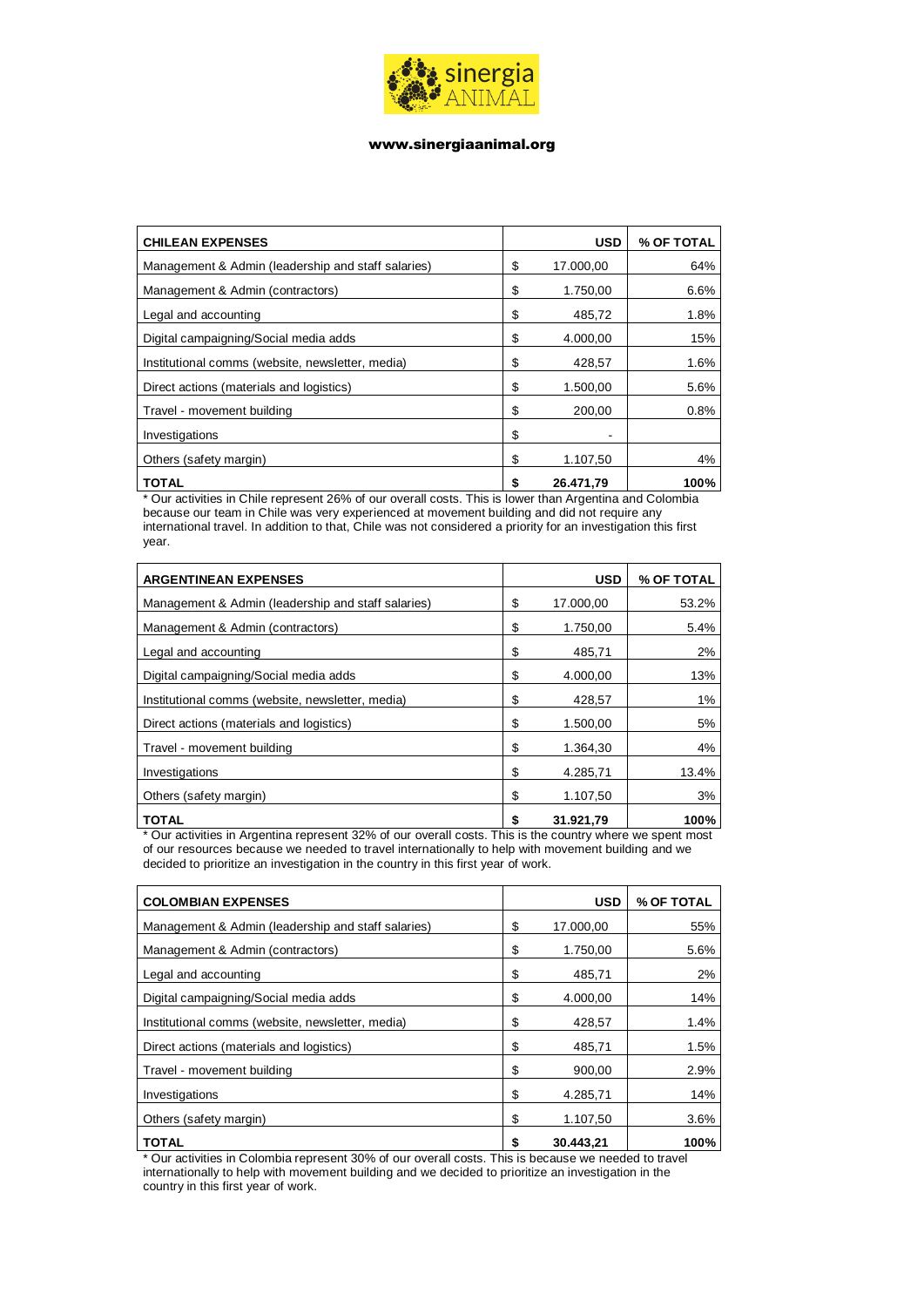

| <b>BRAZILIAN EXPENSES</b>                          | <b>USD</b>      | % OF TOTAL |
|----------------------------------------------------|-----------------|------------|
| Management & Admin (leadership and staff salaries) | \$<br>6.471.43  | 58.3%      |
| Management & Admin (contractors)                   | \$<br>557,14    | 5%         |
| Legal and accounting                               | \$<br>485,71    | 4.3%       |
| Digital campaigning/Social media adds              | \$<br>1.565,71  | 14.1%      |
| Institutional comms (website, newsletter, media)   | \$<br>428,57    | 4%         |
| Direct actions (materials and logistics)           | \$<br>485.71    | 4.3%       |
| Travel - movement building                         | \$              | 0%         |
| Investigations                                     | \$              | 0%         |
| Others (safety margin)                             | \$<br>1.107.50  | 10%        |
| <b>TOTAL</b>                                       | \$<br>11.101.78 | 100%       |

\* Brazil is only our legal base, where the institution is registered and our president is based. Campaigning is only conducted in Brazil when target companies operate internationally or regionally. No travel and investigations were needed in the country. And very little time of our staff is dedicated at working with Brazilian issues or campaigns. That is why Brazil represents only 11% of our total budget.

| Carolina Galvani, president, full time (8 hours a day)          | % OF TIME ALLOCATION |
|-----------------------------------------------------------------|----------------------|
| Management & Admin                                              | 20%                  |
| Fundraising                                                     | 10%                  |
| Legal, finance and accounting                                   | 10%                  |
| Coordination - Corporate outreach                               | 15%                  |
| Corporate Outreach - Colombia                                   | 15%                  |
| Coordination - Digital campaigning/Social media adds            | 10%                  |
| Coordination - Institutional comms (website, newsletter, media) | 5%                   |
| Coordination - Direct actions                                   | 5%                   |
| Travel - movement building                                      | 5%                   |
| Coordination - Investigations                                   | 5%                   |
| TOTAL                                                           | 100%                 |

#### **STAFF TIME ALLOCATION**

| Diamela Covarrubias, Campaign Coordinator Chile<br>Part time (4 hours a day) | % OF TIME ALLOCATION |
|------------------------------------------------------------------------------|----------------------|
| Corporate outreach - Chile                                                   | 30%                  |
| Digital campaigning/Social media adds                                        | 20%                  |
| Institutional comms (website, newsletter, media)                             | 20%                  |
| Coordination - Direct actions/volunteers                                     | 20%                  |
| Travel - movement building                                                   | 10%                  |
| TOTAL                                                                        | 100%                 |